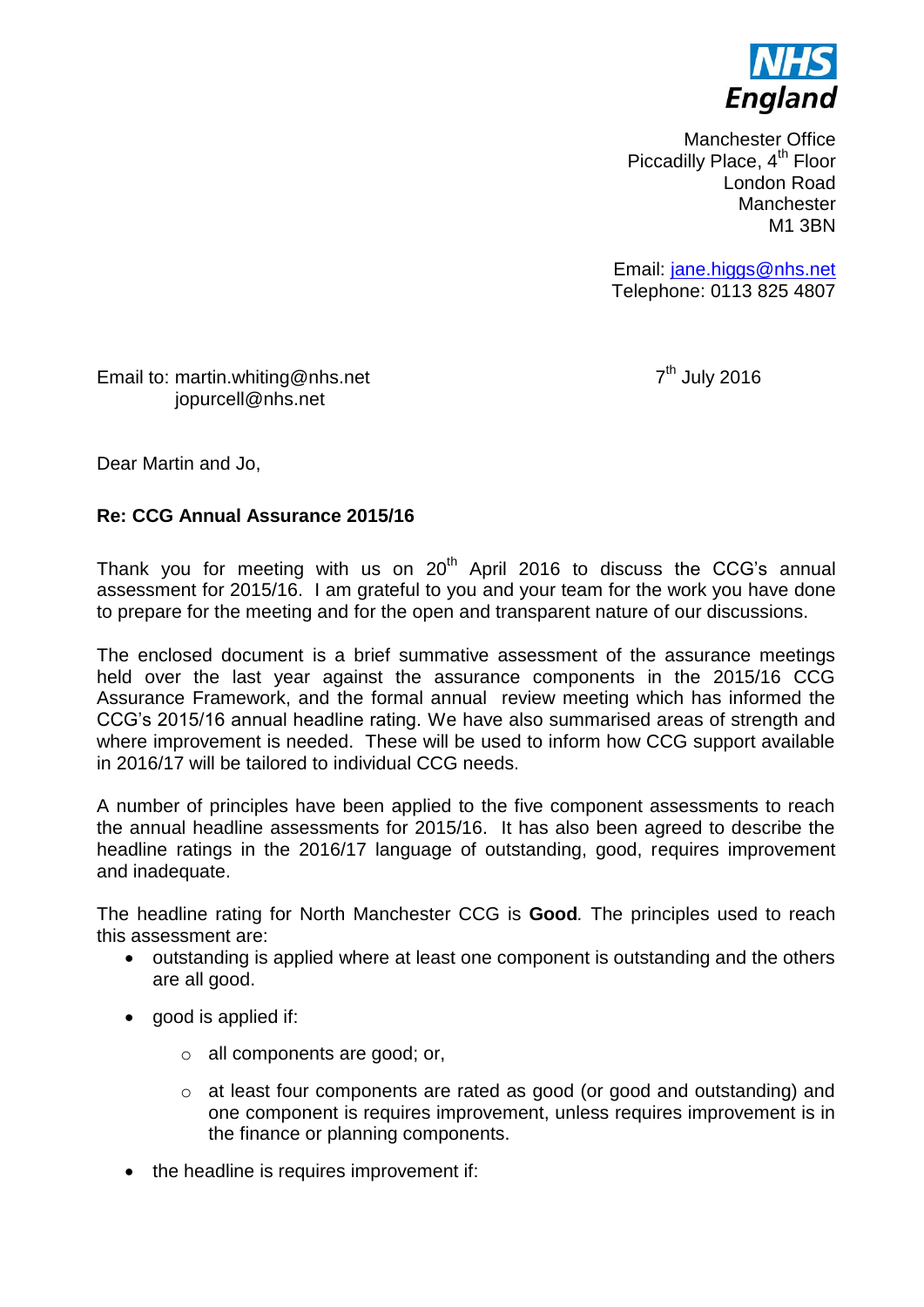- $\circ$  four components are rated as good (or good and outstanding) and the finance component is assessed as requires improvement or inadequate;
- o there is more than one requires improvement component rating; and
- o no more than one component is assessed as inadequate.
- the headline is inadequate overall if:
	- o more than one component is rated as inadequate;
	- o it already has Directions (under section 14.z.21) in force.

For CCGs that are assessed as inadequate, NHS England will apply its legal powers of direction to ensure these CCGs take action to support an improving position.

These assessments were ratified by NHS England's Commissioning Committee when they met on 29 June. The 2015/16 annual assessment will be published on the CCG Assessment page of the NHS England website in mid-July. This year the headline assessment will be shown along with the five component assessments. At the same time the headline assessments **only** will be published on the MyNHS section of the NHS Choices website. **I would ask that you please treat your assessments in confidence until NHS England has published the annual assessment report.**

As you will be aware, NHS England has introduced a new Improvement and Assessment Framework for 2016/17. In mid-July, we expect *circa* 43 out of the 60 indicators in the framework to be uploaded to the myNHS website. Shortly thereafter over the summer, the baseline ratings of the clinical priority areas will be published on the myNHS website. You will be notified in advance of your CCGs rating, the methodology that has been applied, and the support offers for improvement.

### **The future for assurance in Greater Manchester**

As of the  $1<sup>st</sup>$  April 2016, the GM Accountability Agreement is effective and the NHS England assurance role will be undertaken through a place-based or GM approach, as opposed to through individual CCGs. This will enable local health and social care systems to connect in a more integrated way to identify their challenges and agree together how they will recover and deliver improvements against those challenges.

Work also continues to extend the NHS England approach to other national bodies and support the development of a unified national process to reflect the move to integrated models of provision and commissioning across GM.

There will be a quarter one assurance meeting between NHS England and the GM Health and Social Care Partnership in July and the Partnership Team will confirm details of this to you. If you have any questions, please contact Linda Buckley.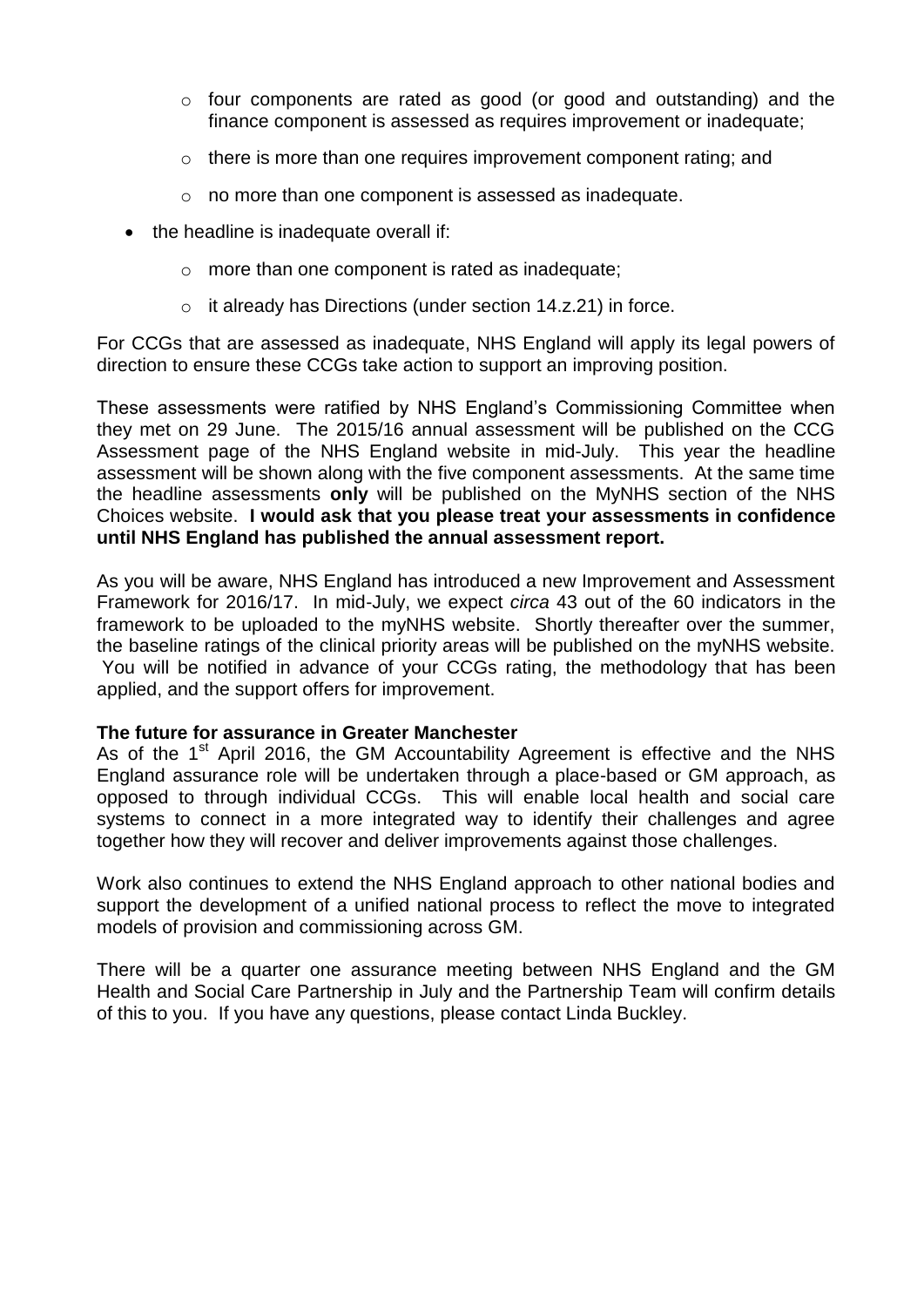Thank you again to you and your team for meeting with us and for the open and constructive dialogue, I hope this letter provides an accurate summary of our discussions and clearly outlines the next steps.

Yours sincerely

*Jane Higgs* **Director of Assurance & Delivery (Lancashire & Greater Manchester) Locality Director (Lancashire) NHS England**

mão

*Warren Heppolette* **Strategic Director - Health & Social Care Reform Greater Manchester Health and Social Care Partnership**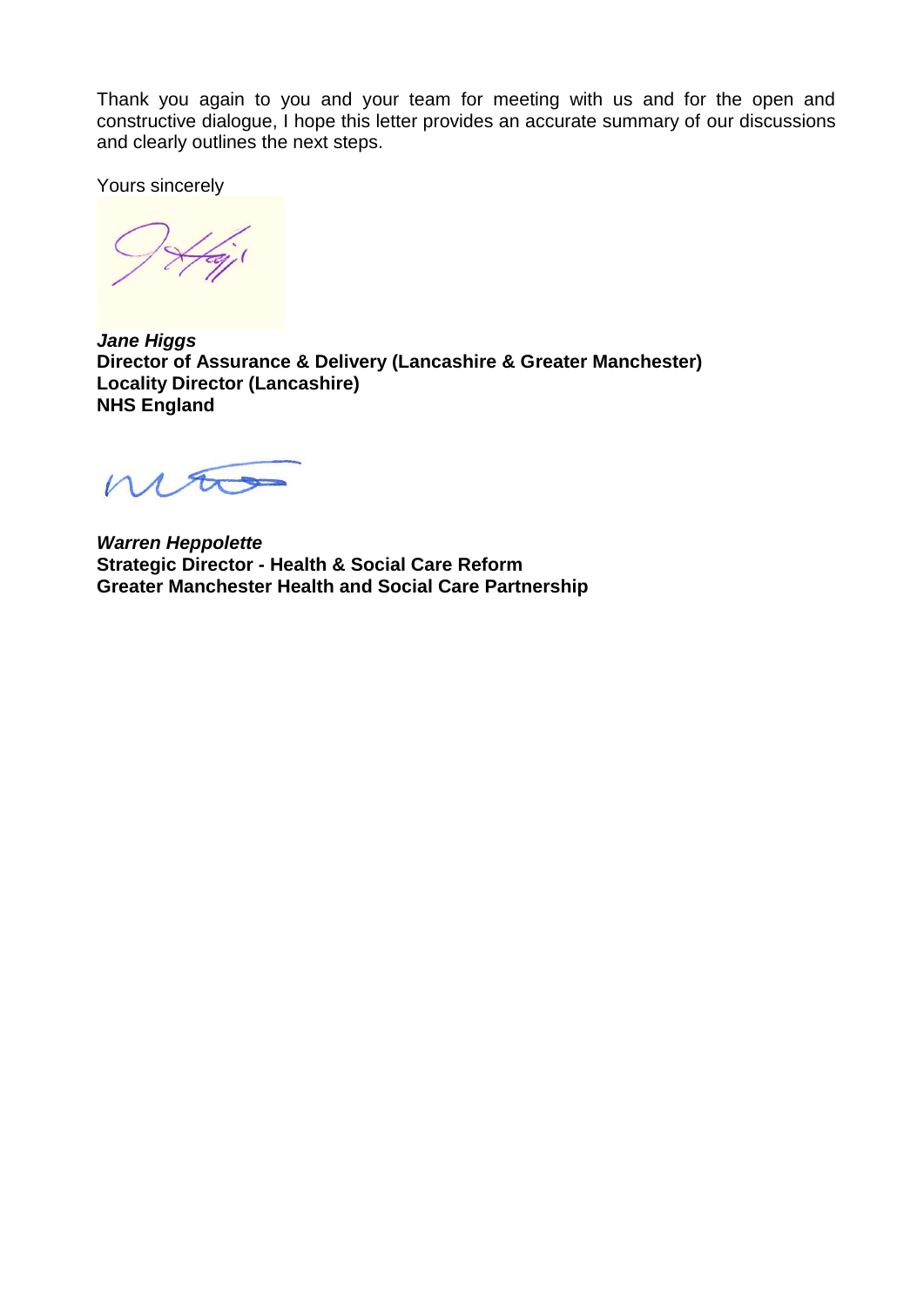# **ANNEX A – ASSURANCE COMPONENT SUMMARIES 2015/16**

## Well Led Organisation (Assured as Good)

Under this component we have assessed the extent to which the CCG has strong and robust leadership; has robust governance arrangements; actively involves and engages patients and the public and works in partnership with others, including other CCGs. We have also looked at how the CCG secures the range of skills and capabilities it requires to deliver all of its commissioning functions, including effective use of support functions and getting the best value for money.

As part of the assessment of the CCG's compliance with its statutory duties within the well led component we have also considered the six statutory functions which NHS England has required a more detailed focus on in 2015/16 because of the complexity of the issues or the degree of risk involved. These are:

- NHS Continuing Healthcare
- Safeguarding of Vulnerable Patients
- Learning disability

A great deal of effort and focus has been given to the Transforming Care agenda, and progress has been made towards meeting the target. There has been some progress in terms of an improvement to the quality of narrative and there has been a reduction in admissions and readmissions to date. Concerns with the Equilibrium provider has led to review work from which amendments to the confidence levels in dates for transfer have been made. The CCG agreed to share a copy of the remedial action plan and resulting improvements relating to transforming care patients; a commitment has been made to increase investment in the future, including funding for the backlog.

The CCG is not using NRLS (National Reporting and Learning System), instead a Datix system has been procured in its place. Incidents arising in GP practices are not currently captured in the same way as occurs within acute providers in Manchester. There is a plan in place to develop this process during 2016/17.

There is also a GM wide plan to address this as a common theme. The frequency and timeliness of reporting will also be improved as a result of this work.

Through this meeting, our ongoing assurance meetings and our other contacts through the year, we have assigned the assurance rating of **Good**.

# Delegated Functions (Assured as Good)

Specific additional assurances have been required from CCGs with responsibility for delegated functions in 2015/16. This is in addition to the assurances needed for out-ofhours Primary Medical Services.

- Conflict of interest is managed well within the CCG. There are 3 Lay Members on the Board, with a clear understanding of the remit to challenge potential conflicts.
- A single Manchester Board has been formed with a single agenda for the whole of Manchester (citywide).
- A programme of work is in place to support practices through the CQC inspection process.
- The maternity divert process has been amended to ensure the CCG is cited on all cases from a tactical operational stance.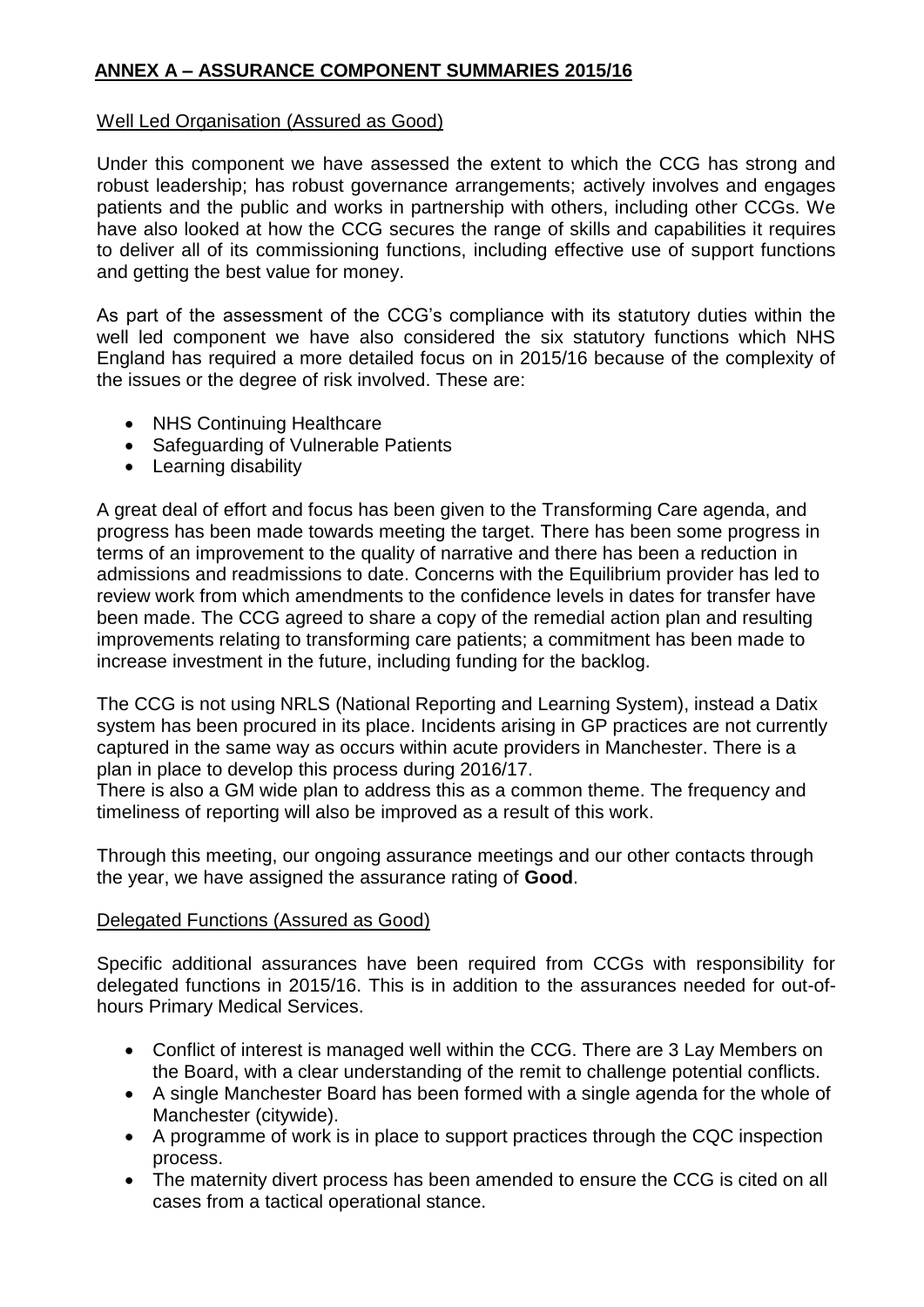- PMS reviews have all been completed; however this has not released a great deal of funding for reinvestment due to the small number of PMS contracts within the CCG area.
- Quality Incentive Scheme in place (£1M) in North Manchester within GP practices.

Through this meeting, our ongoing assurance meetings and our other contacts through the year, we have assigned the assurance rating of **Good**.

## Finance (Assured as Good)

Under this component we have reviewed the CCG's financial management capability, governance and performance throughout the year, including looking at data quality and how the CCG has used contractual enforcement or remediated any financial problems.

- The CCG has demonstrated robust financial management and has achieved financial balance during 2015/16.
- The challenges of sustainable funding for new models of primary care which were initially supported through the Prime Ministers Challenge Fund were recognised.

Through this meeting, our ongoing assurance meetings and our other contacts through the year, we have assigned the assurance rating of **Good**.

### Performance (Assured as Requires Improvement)

Under this component we looked at how well the CCG has delivered improved services, maintained and improved quality, and ensured better outcomes for patients, including progress in delivering key Mandate requirements and NHS Constitution standards.

• Urgent Care Standard – sustained and significant underperformance of the 4 hour standard has resulted in a number of 12 hour breaches at North Manchester General Hospital. The CCG confirmed that these are managed as never events. This has been identified by the leadership team as one of three key issues, and improvement of this is reliant on a number of factors including capacity to carry out RCAs in a timely manner, and medical staffing levels within the A&E department. This has been compounded by the inability to open escalation beds due to recruitment difficulties into medical wards.

 Diagnostics (most notably gastroscopy and endoscopy) standard has been challenging, however there had been initial reluctance to use the PMO by Pennine Acute Hospital Trust. The CCG has two providers (Pennine Acute Hospital Trust and Central Manchester Foundation Trust), and there are 200 patients waiting >6 weeks across both sites. There have been a number of recovery trajectories that have not been met, however the CCG is confident that the end of May 2016 timeline will be achieved through utilisation of the MRI site, private sector and focusing on clearing a significant number of backlog cases. 714 endoscopy patients identified to have gone beyond their planned month of treatment (national guidance not followed), to be resolved by the end of Q1 2016/17. The Clinical Director from Central Manchester CCG will carry out quality checks to ensure there has been no harm to patients.

• North Manchester CCG has committed funding to support citywide investment in EIP.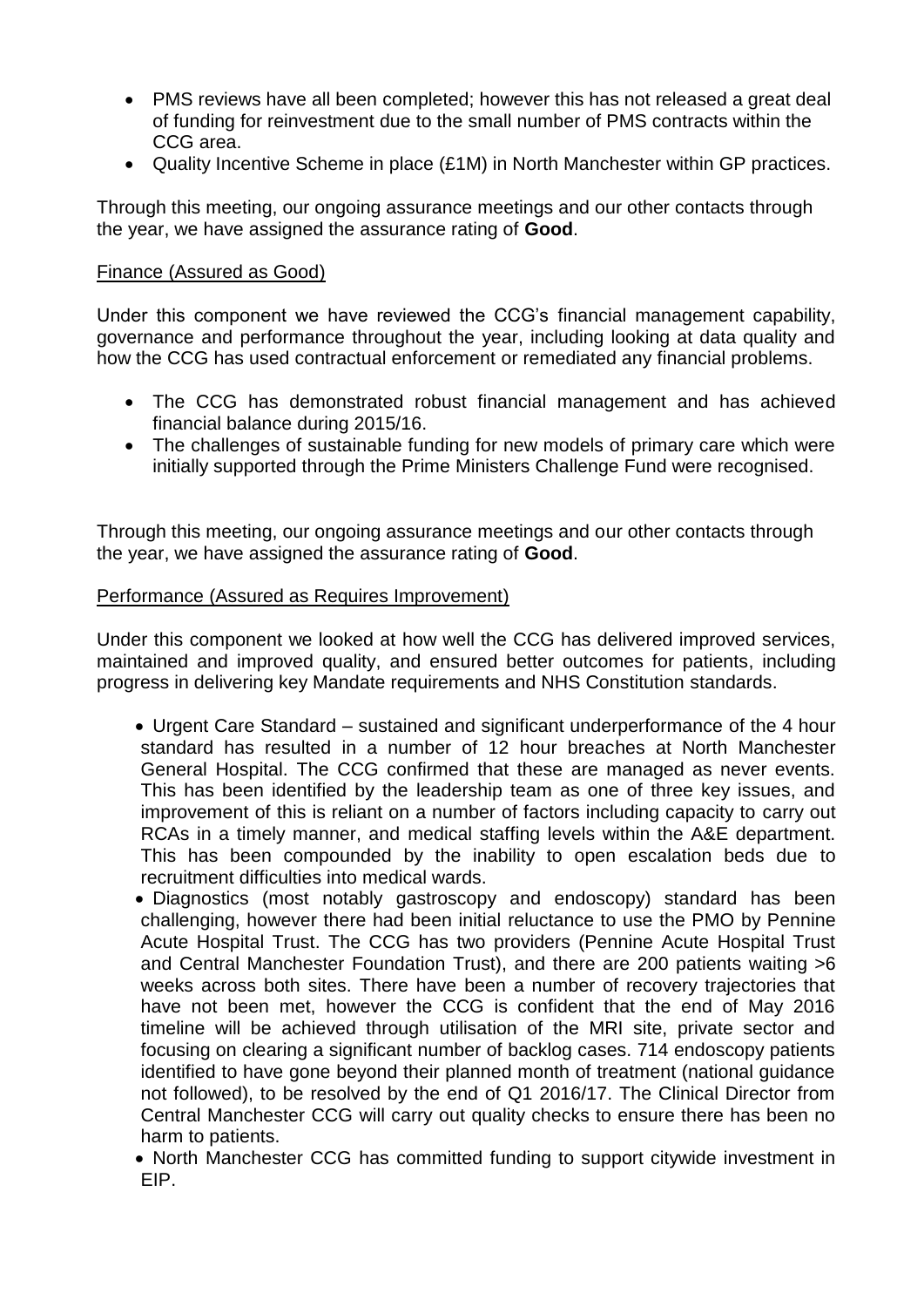- The Manchester Mental Health work stream is progressing well, and is moving into a transaction phase however will be a challenge to manage.
- A sustainability resilience pan and implementation of local CQUINs relating to urgent care were noted, and ongoing management of these will be discussed via assurance meetings going forward.

It is recognised that the CCG has grip on these issues, however the challenge to the CCG is to remain focused on a realistic number of key actions to ensure recovery plans deliver.

Through this meeting, our ongoing assurance meetings and our other contacts through the year, we have assigned the assurance rating of **Requires Improvement**.

### Planning (Assured as Good)

Assurance of CCG plans is a continuous process, covering annual operational plans and related plans such as those relating to System Resilience Groups, the Better Care Fund, and longer term strategic plans including progress in implementing the Five Year Forward View. This component also considers progress in moving providers from paper-based to digital processes and the extent to which NHS number and discharge summaries are being transferred digitally across care settings to meet the ambition for a paperless NHS.

- Non-elective activity was well below plan and further investment decisions have impacted on non-elective care, otherwise plan on track to deliver as expected.
- Differential allocations between the Manchester CCGs have impacted on the joint planning process. The CCG noted that there is a 14% difference between resident and registered population within North Manchester, and the potential to start to address this via devolution in Greater Manchester is noted.

Through this meeting, our ongoing assurance meetings and our other contacts through the year, we have assigned the assurance rating of **Good**.

In addition we identified the following areas of strength, areas of challenge and improvement, and looked at the key actions required against the five components of the 2015/16 framework.

# **Key Areas of Strength / Areas of Good Practice**

- Single citywide performance and primary care team structures demonstrating consistent approach and grip of issues.
- The CCG has demonstrated robust financial management and has achieved financial balance during 2015/16.
- Progress in working arrangements and relationships between the Manchester CCGs and Manchester City Council.
- Winners of the National Diabetes Award, as well as shortlisted for HSJ Awards for your Crisis Response Service and Integrated Neighbourhood Care
- North Manchester CCG have committed funding to support citywide for investment in EIP.

# **Key Areas of Challenge**

- Significant number of 12 hour breaches at NMGH,
- Citywide CCGs have inherited pressures on the Prime Ministers Challenge Fund going into 2016/17.